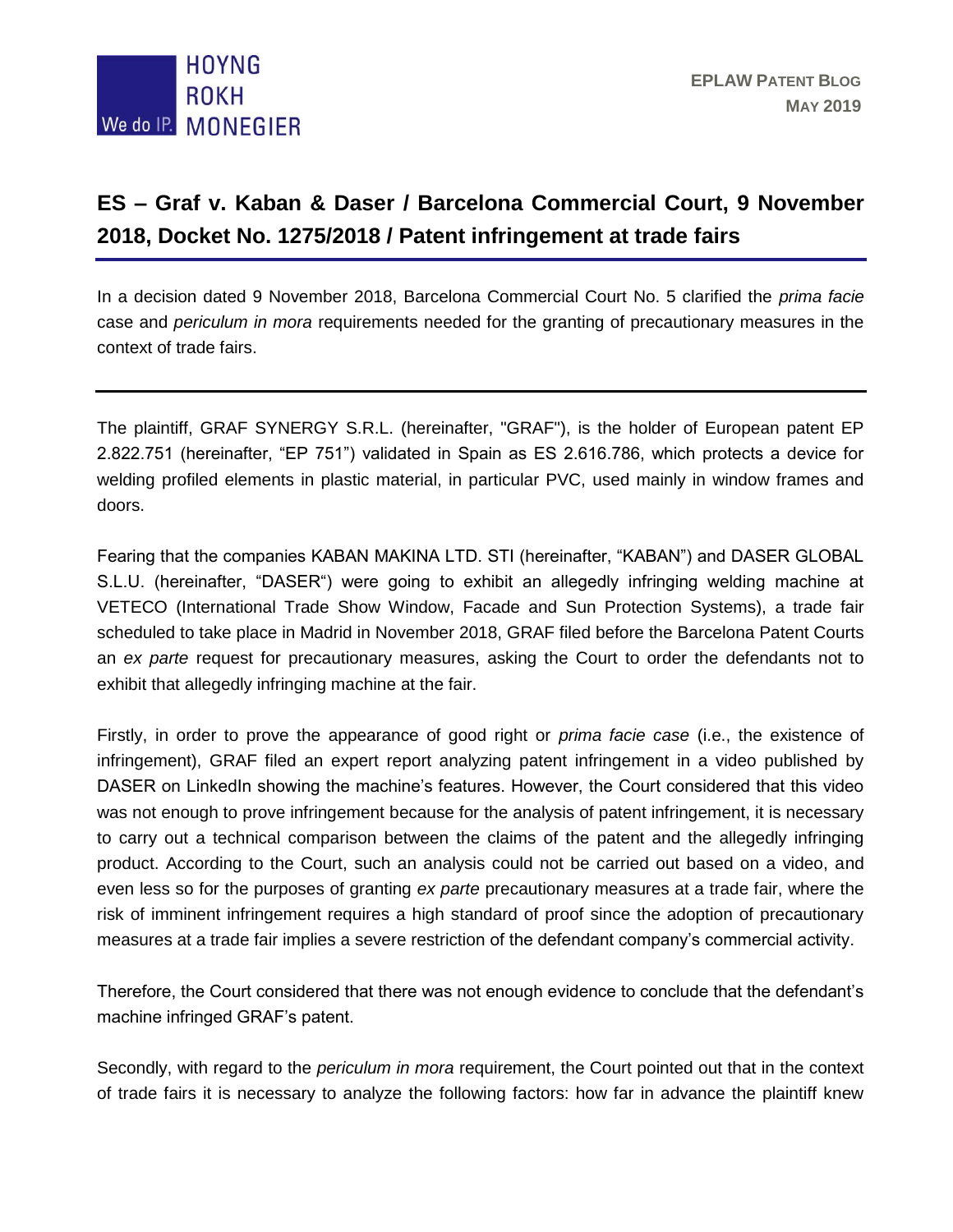about the alleged infringement; whether or not the plaintiff consented to the alleged infringement and for how long; if there were or had existed previous negotiations between the parties for the granting of licenses, as well as each party's approach to such negotiations; if the trade fair was being used as an excuse to force any such negotiations already in progress, to harass a competitor or simply to discredit him. In short, the Court considered that in this context, it was important to analyze the good faith, diligence and loyalty of the parties, and to examine whether or not the plaintiff had artificially created an *ad hoc* danger in delay situation.

In this case, when ruling if the *periculum in mora,* or danger in delay, requirement had been met, the Court took note that back in 2014 KABAN was already selling a machine similar to the one at issue. At that time, after receiving a cease & desist letter from GRAF requesting KABAN to cease the manufacturing and commercialization of that machine because it infringed GRAF's patent EP 751, KABAN indeed stopped manufacturing it. However, contrary that prior occasion, in the present case GRAF filed the request for *ex parte* precautionary measures without having previously attempted an extrajudicial settlement with the defendant, as it did in 2014 and to which KABAN responded positively. Thus, the Court concluded that GRAF's behavior did not comply with normal due diligence and good faith in judicial proceedings.

Furthermore, the Court considered that in the present case an *ex parte* request for precautionary measures was not the appropriate channel for GRAF's request. In light of the expert opinion provided, it was noted that the plaintiff could have used the Preliminary Verification of Facts mechanism (Article 123 and following of the Spanish Patent Law), which would have made it possible to prove the existence of infringement by carrying out an inspection of the machine.

In this sense, the Court pointed out that within the framework of trade fairs, the applicant must differentiate between two different situations when there is suspicion of patent infringement by a competitor:

- On the one hand, those cases in which the plaintiff has prior knowledge of the infringement, because the allegedly infringing product is already in the market or because it can be easily obtained and, therefore, it is easy for an expert to verify the existence of patent infringement,
- On the other hand, those situations in which, before a trade fair, the plaintiff knows that competitors will be in attendance and will exhibit products which it reasonably suspects could fall within the scope of its patent. These types of products are launched at these fairs for the first time –as innovations or evolutions of a previous product– and are not yet available in the market. In these cases, it is difficult to verify actual signs of infringement prior to the event, so such a verification can be carried out on the same days as the fair, either with or without judicial intervention.